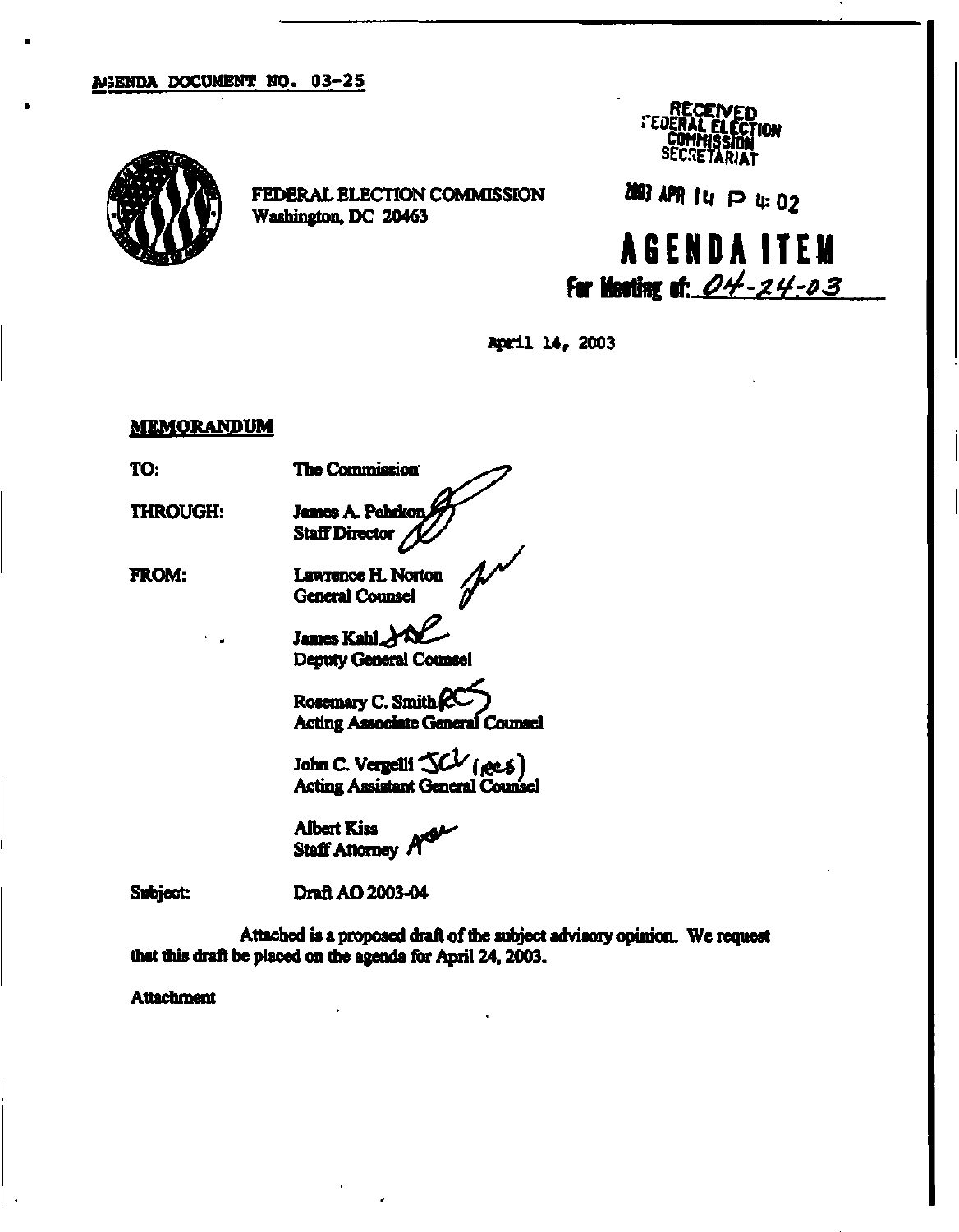| 1<br>$\mathbf{2}$                     | <b>ADVISORY OPINION 2003-4</b>                                                                                                                                                                     |  |
|---------------------------------------|----------------------------------------------------------------------------------------------------------------------------------------------------------------------------------------------------|--|
| 3<br>4<br>5<br>6<br>7<br>8<br>9<br>10 | <b>R. Patrick Vance</b><br>Jones, Walker, Wacchter, Poitevent, Carrère & Denègre, L.L.P.<br>201 St. Charles Ave., 49 <sup>th</sup> Floor<br>DRAFT<br>New Orleans, LA 70170-5100<br>Dear Mr. Vance: |  |
| 11                                    |                                                                                                                                                                                                    |  |
| 12                                    | This refers to your letter of February 25, 2003, and supplement dated March 25, 2003.                                                                                                              |  |
| 13                                    | requesting an advisory opinion on behalf of Freeport-McMoRan Copper & Gold, Inc.                                                                                                                   |  |
| 14                                    | ("Freeport") and the Freeport-McMoRan Copper & Gold, Inc. Citizenship Committee ("the                                                                                                              |  |
| 15                                    | PAC"), concerning the application of the Federal Election Campaign Act of 1971 ("the Act"),                                                                                                        |  |
| 16                                    | and Commission regulations, to a proposed plan under which Freeport would match                                                                                                                    |  |
| 17                                    | contributions to the PAC with contributions to a charity.                                                                                                                                          |  |
| 18                                    | Freeport is a Delaware corporation, and the PAC is Freeport's separate segregated fund.                                                                                                            |  |
| 19                                    | You state that Freeport would like to begin a matching charitable contribution plan to encourage                                                                                                   |  |
| 20                                    | participation in the PAC. Under the proposed plan, for each contribution made to the PAC by an                                                                                                     |  |
| 21                                    | individual contributor, Freeport would make a matching contribution to any section 501(c)(3)                                                                                                       |  |
| 22                                    | organization of the contributor's choice, dollar for dollar, up to the maximum amount an                                                                                                           |  |
| 23                                    | individual can contribute to the PAC in a given calendar year. Individuals who are stockholders,                                                                                                   |  |
| 24                                    | executives or administrative personnel would be eligible to participate in the proposed matching                                                                                                   |  |
| 25                                    | contribution plan. Solicitations would be made both to eligible individuals at Freeport and its                                                                                                    |  |
| 26                                    | subsidiary, FM Services Company ("FMS"). Individual contributors would not receive any tax                                                                                                         |  |
| 27                                    | benefits from the matching donations made on their behalf. The matching contribution plan                                                                                                          |  |
| 28                                    | would be completely voluntary, and individual contributors would not receive any borases,                                                                                                          |  |

**• I** 

**I I i**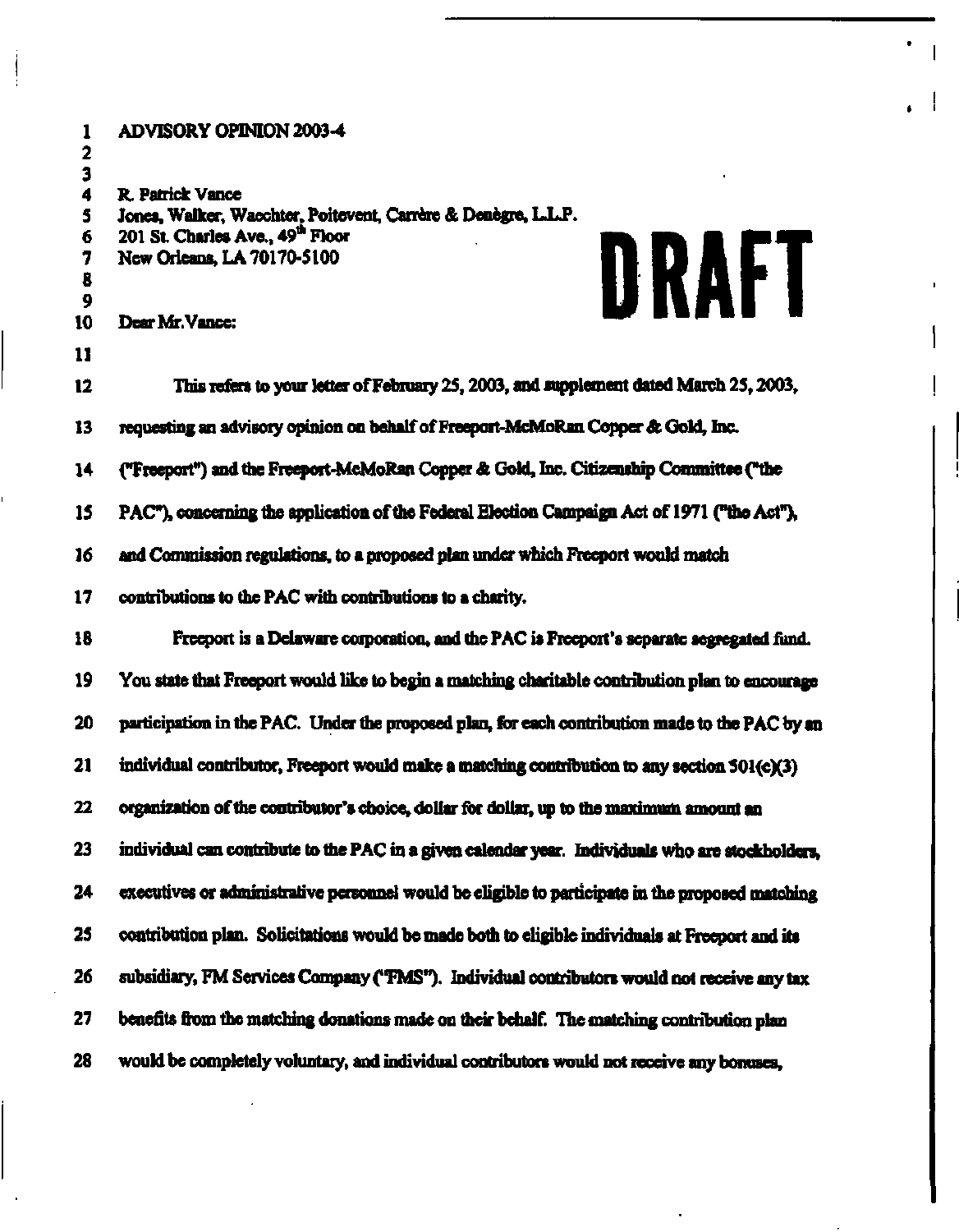**AO 2003-4 Page 2** 

**1 expense accounts or other forms of direct or indirect compensation as a result of their** 

**2 participation in the plan.** 

**3 The Act prohibits a coiporation from making contributions or expenditures in connection 4 with any Federal election. 2 U.S.C. 441b(a). However, the Act excludes from the definition of 5 "contribution or expenditure," those costs that are paid by the corporation for "the establishment, 6 administration, and solicitation of contributions to a separate segregated fund to be utilized for 7 political purposes" by the corporation. 2 U.S.C. 441b(b)(2XC). Although Commission 8 regulations explain that a corporation may use its general treasury monies to pay the expenses of 9 establishing and administering such a separate segregated fund ("SSF") and of soliciting 10 contributions to the SSF, the regulations provide that a corporation may not use this process "as a 11 means of exchanging treasury monies for voluntary contributions." 11 CFR 114.5(b). m this**  12 respect, the regulations further explain that a contributor may not be paid for his or her **13 contributions through a bonus, expense account, or other form of direct or indirect compensation, 14 11 CFR 114.5(b)(1). 15 The Act and Commission regulations allow a corporation, or an SSF established by a 16 corporation, to solicit voluntary contributions to the SSF from the corporation's stockholders, its**  17 executive and administrative personnel, and their families. 2 U.S.C. 441b(b)(4)(A)(i); 11 CFR 18 114.5(g)(1). Any solicitation of these persons for contributions to the SSF must meet certain

**19 requirements. See 11 CFR 114.5(a), and, in particular, 11 CFR U4.5(aX5).** 

**20 The proposed PAC plan is similar to those approved by the Commission in the past See**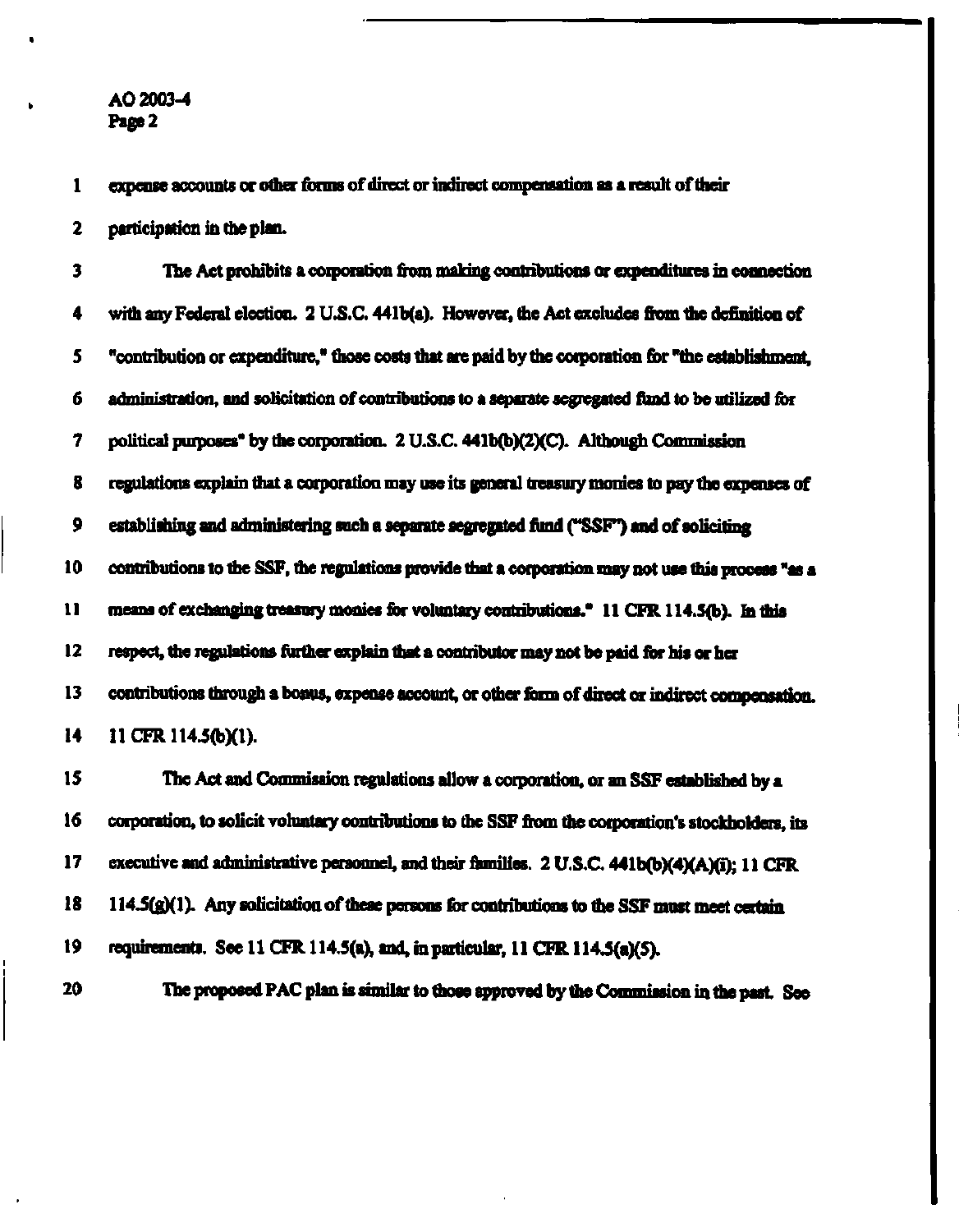**AO 2003-4 Page 3** 

| 1            | Advisory Opinions 1990-6, 1989-9, 1989-7, 1988-48, 1987-18, and 1986-44. These past                  |
|--------------|------------------------------------------------------------------------------------------------------|
| $\mathbf{2}$ | opinions have all allowed corporations to match contributions made to their SSFs with donations      |
| 3            | to charities. The Commission has viewed a corporation's matching of voluntary political              |
| 4            | contributions with charitable donations as solicitation expenses related to fundraising for its SSF. |
| 5            | 2 U.S.C. 441b(a) and 441b(b)(2)(C). Given that under the proposed PAC plan no individual             |
| 6            | contributor to the SSF would receive a financial, tax, or other tangible benefit from either the     |
| 7            | corporation or the recipient charities, the Commission concludes that there is no exchange of        |
| 8            | corporate treasury monies for voluntary contributions. <sup>2</sup> As long as Freeport's charitable |
| 9            | matching plan is implemented so that no contributor to the PAC receives a tangible benefit or        |
| 10           | premium from Freeport, the PAC, or the charity receiving the matching donation, this                 |
| 11           |                                                                                                      |
| 12           |                                                                                                      |
| 13           |                                                                                                      |
| 14           |                                                                                                      |
| 15           |                                                                                                      |
|              |                                                                                                      |

**I** 

<sup>&</sup>lt;sup>1</sup> See also Advisory Opinions 1994-7, 1994-6 and 1994-3, where the Commission considered and **approved the use of matching charitable contribution plans for employees who are only solicitable under the twice yearly procedures, provided that all other Commission regulations applicable to the solicitation of these personnel are followed (that is, employees outside the restricted class).** 

<sup>&</sup>lt;sup>2</sup> The Commission's conclusion regarding matching charitable contributions by separate segregated funds **is consistent with the Internal Revenue Code's treatment of the tax consequences of such programs. The Internal Revenue Service has concluded that a matching charitable contribution plan grant to a section 501(cX3) organization should not be recharacterized as payment of compensation to the employee and a subsequent payment by the employee to the section 501(c)(3) organization. G.GM. 39,877 (August 27, 1992); Rev. Rul. 67-137,1967-1 C.B. 63. The Internal Revenue Service has also concluded that the corporation may not receive a tax deduction for the matching charitable donation it makes. CCM. 39,877.**